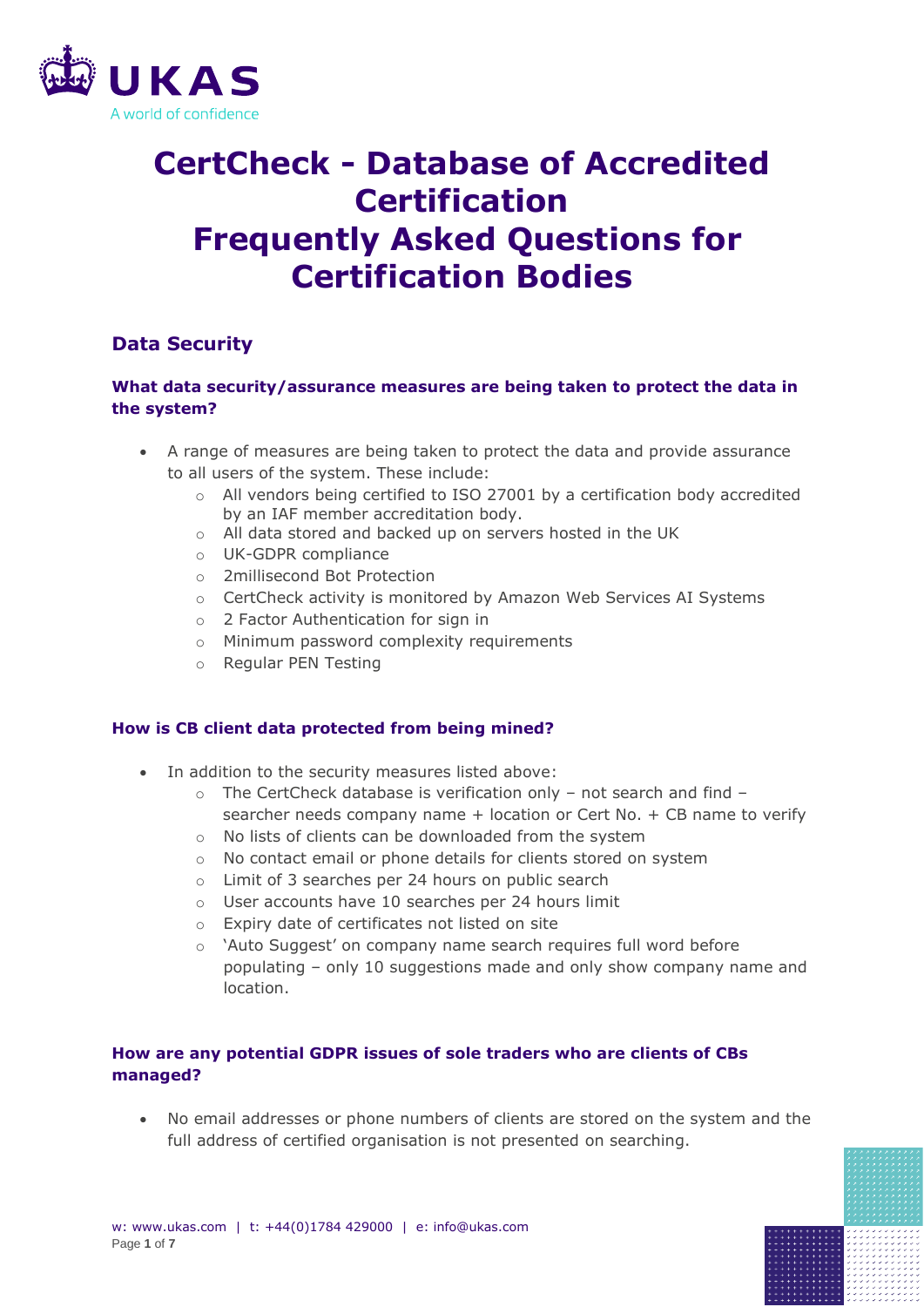

# **How long is client data kept in the CertCheck database?**

• Full client data is kept as long as the certificate remain valid. Historic information is anonymised by removing the client company name, but other details are kept for history trends for up to 10 years.

# **Some of my clients need some/all of their information to be maintained as confidential, how is this dealt with in the system?**

• Where there is a clear need for details of the client to be kept confidential (i.e. customer involved in matters of national security) then the client can be marked as confidential. Any searches for this client will direct the searcher to contact the CB.

## **What kind of metrics will CBs get about markets and how is our data protected when sharing?**

• CBs will get self-service access to market metrics which show the number of certified companies for a given standard/geo-graphic region and also where applicable that CBs market share. It will not detail other CBs market share nor will any details of the CBs clients be shared through the market metrics.

# **Operation of the Database**

## **What are the expectations on time taken to upload data and what will happen if a deadline is missed?**

- There are two contractual timeframes for uploading of information.
	- o Initially 90 days from being given access to complete the initial upload. For all existing CBs this will be the period from Sept/Oct 2021 until public launch. This period may be extended as the system is new and issues may occur during this period. If you encounter issues you should inform UKAS as soon as possible. For a new CB gaining accreditation they will have 90 days to upload their data following access being given, which will be at grant of accreditation.
	- $\circ$  Once the CB has a route to upload the data, it will be expected to maintain that up to date at least once every 4 weeks.
	- $\circ$  UKAS wants all CBs to upload data promptly and to maintain it up to date. However, we appreciate that there may be circumstances that cause data to be uploaded late on occasion. This should not present a problem. However, prolonged, or repeat instances of data not being uploaded/maintained will be dealt with through contractual obligations.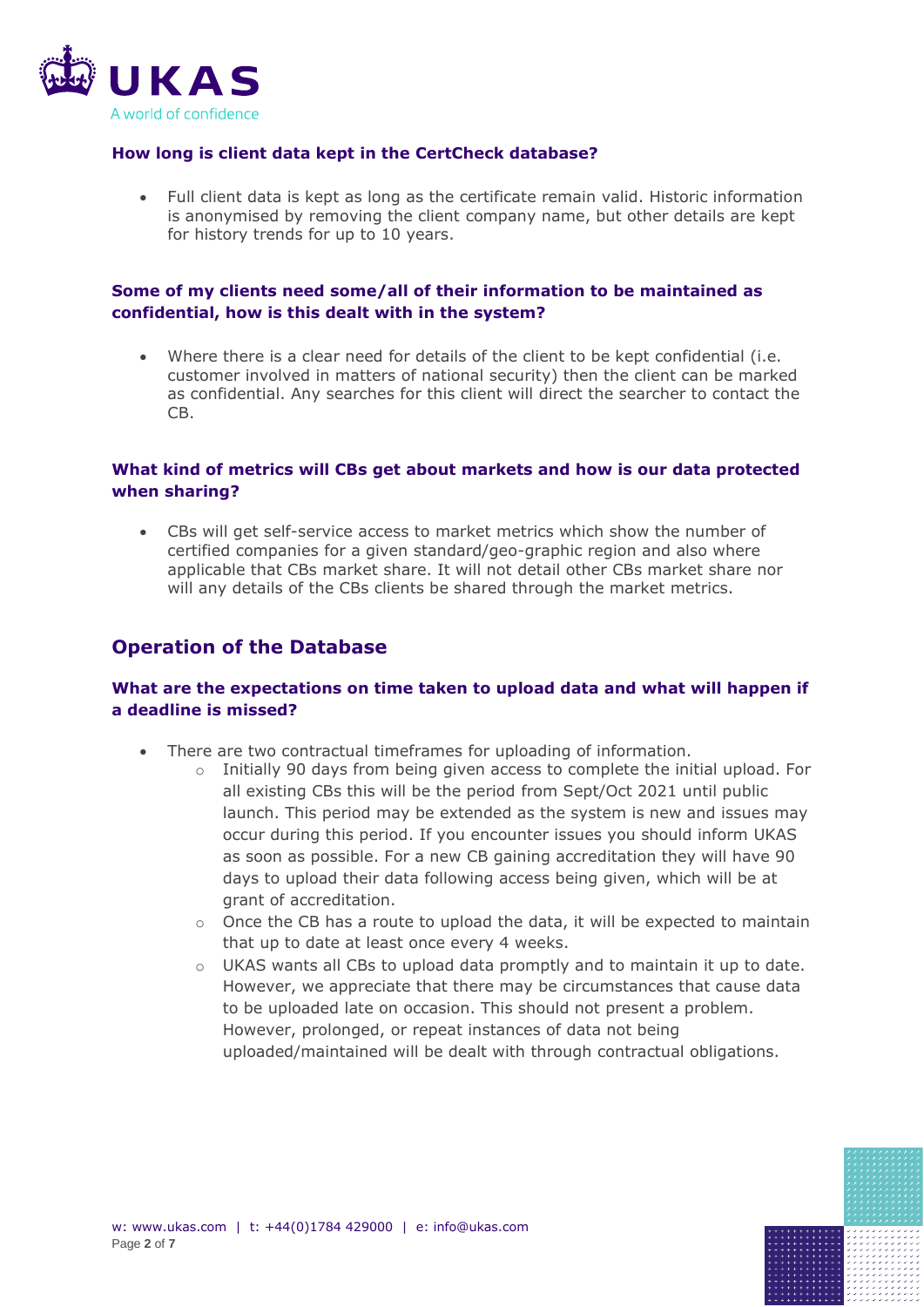

#### **What are the options for uploading data and who does the upload?**

- The CBs data is uploaded by themselves to CertCheck either via the portal or through an automated interface. Once uploaded, the data will be immediately available for searching.
- There are currently 4 routes to upload data to the database:
	- o Manual update into data fields provided on the portal
	- o Upload of a spreadsheet or XML/CSV file through the portal (will require a one-off data mapping exercise to be completed)
	- o File Transfer Protocol (FTP) Automation of the spreadsheet/XML/CSV upload – requires one-off data mapping and for the file to be placed on a server that the database can access to automatically take the information for upload.
	- $\circ$  Application Programming Interface (API) Automated interface between the CBs system and CertCheck. Will require IT resources for coding.

#### **What data would CBs need to upload to the database?**

- There are two types of data that need for be uploaded for each certification; Mandatory and Voluntary:
	- o Mandatory
		- Cert Number
		- Unique Identifier
		- Client Name
		- Client Addresses (HO and Sites)
		- Standard
		- Scope
		- **•** Sector Scheme (where applicable)
		- Status of Certification
		- **Certification Dates** 
			- ➢ Initial
			- ➢ Recertification
			- ➢ Expiry
	- o Voluntary
		- **IAF Code/Industry Sector**
		- Trading Name
		- Additional Language Names
		- **·** Client Website
		- Confidential Client Marker

#### **Do copies of certificates need to be uploaded to CertCheck?**

• No. PDF or image copies of certificates are not required to be uploaded to the CertCheck database.

#### **Will separate offices for CBs be able to upload their own data set?**

• Yes. Although the mechanism for uploads will need to be consistent between all offices.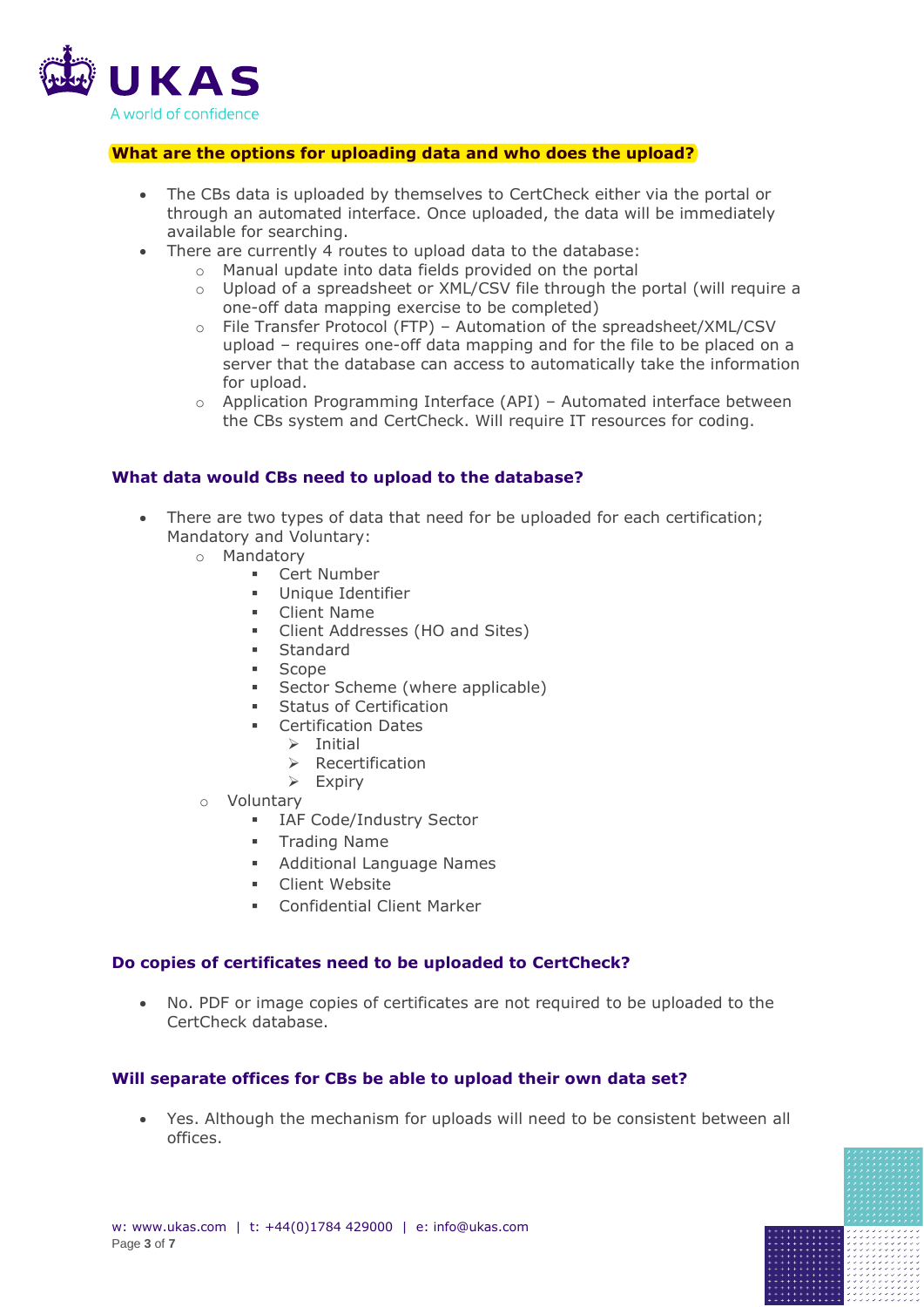

## **What are the different language options for the database?**

• There is the option for 2 languages to be used for some of the certificate data (company name, trading name), and this can be in a non-Latin alphabet. UKAS would expect one of the languages used to be English.

#### **Is their gatekeeping on the data uploads?**

• Yes, data is checked for validity at upload including whether the scope if covered by the accreditation held. Failed uploads will be notified.

#### **What support is available for CBs when building their interface?**

• Support for CBs in building their initial interface with the system and any subsequent issues with uploading data will be provided by our agent Quality Trade. This is done under contract to UKAS so there is not charge from Quality Trade to the CB for this support.

#### **What support is available for CBs for any issues identified during the routine operation of CertCheck?**

• Support for CBs will be provided by our agent Quality Trade. This is done under contract to UKAS so there is not charge from Quality Trade to the CB for this support. Support will be requested by email and if discussion is required a time agreed to meet (virtually).

#### **Are there any expectations on timeframe from an organisation being certified to the data being updated in CertCheck?**

• UKAS would encourage that new certifications are updated as soon as possible. However, as long as any new certifications are included in the next scheduled update by the CB, this would be covered by contractual obligations.

#### **Are there any expectations on timeframe from a client having its certification removed to the data being updated in CertCheck?**

• To avoid the potential for an invalid certificate to be considered valid, UKAS would encourage that any removal of certifications is updated as soon as possible. However as long as any removed certifications updated within 7 days by the CB then this would cover the contractual obligations.

#### **Why is all data being refreshed at regular intervals rather than just updating the changes?**

• We have had feedback that users wishing to verify a certification can be concerned as to whether a certificate issued some time ago is still valid. This is the case even when it can be view on an online system. By presenting a 'last confirmed' date with the certification information this gives extra confidence in the certificate's validity to the user.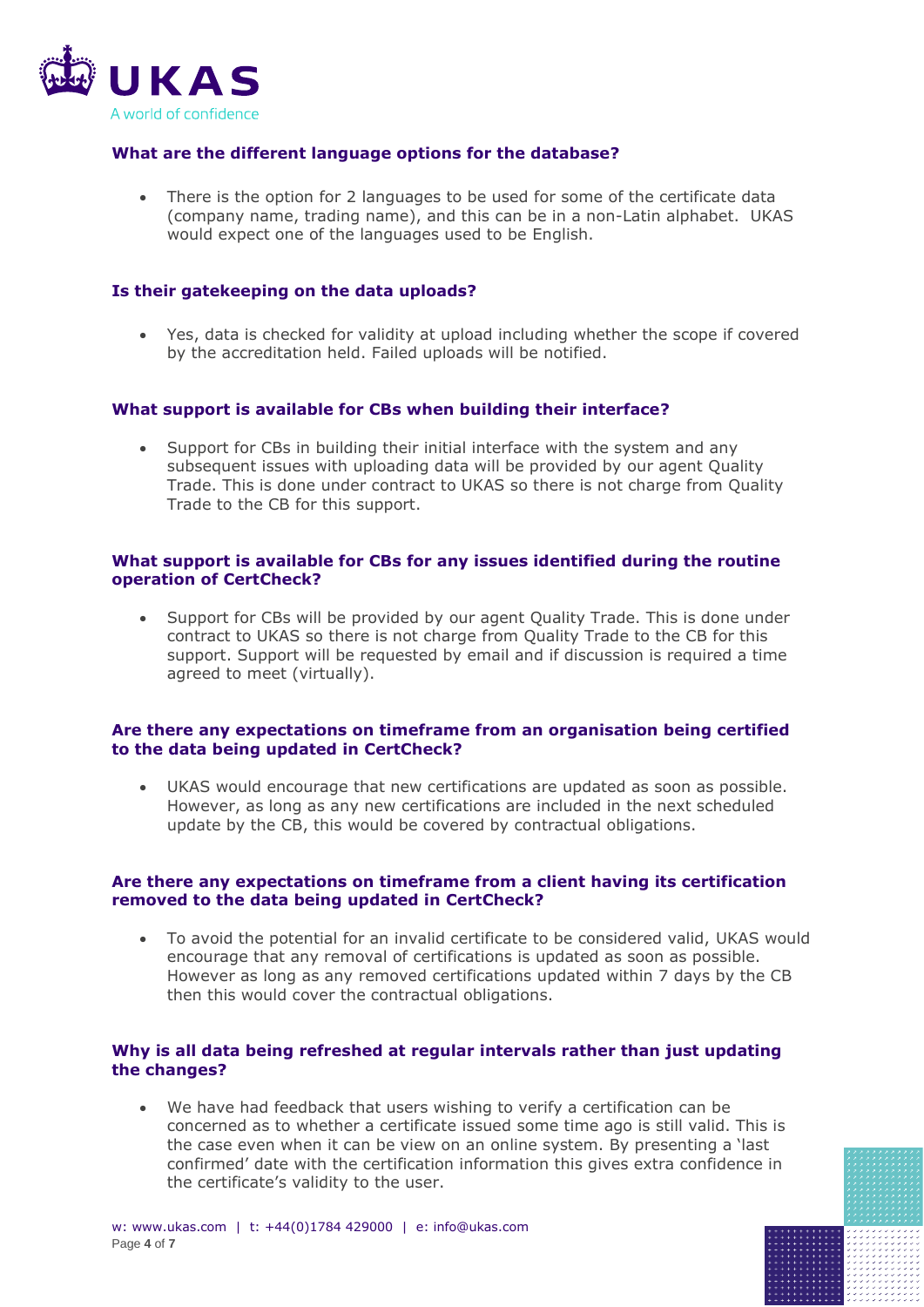

## **Will there be any link to other systems such as IAF CertSearch?**

• Yes. Where there are arrangements in place the CB will be able to choose whether it wants its data to be onwards uploaded to other databases such as IAF CertSeach. A link between the UKAS database and IAF CertSearch will be present at the launch of the UKAS database.

# **Trusted Parties**

#### **What types of organisations could be a 'trusted party' referred to in UKAS Agreement Schedule C?**

• There are several different types of trusted parties who it is envisaged will want to make use of the UKAS database. Generally, they will be organisations with a legitimate need to verify many certificates.

#### **What is the reason for 'trusted parties' having access to CertCheck?**

- This is expected to provide benefits to organisations holding accredited certification or the wider conformity assessment sector. Examples include, but are not limited to:
	- $\circ$  Organisations providing supplier verification services who want to check self-declared certification against an authoritative source.
	- o Regulators who want to verify the credentials of organisations they are involved in regulating/inspecting. Often to support a risk-based approach.
	- $\circ$  Sector scheme owners running their own databases who may want to verify self-declared claims of accredited certification or who may want to 'feed' their database from the UKAS database when accredited certification is specific to their sector scheme (e.g. National Highways Sector scheme NHSS).

#### **What access does a trusted party get to CertCheck and the data within?**

• A Trusted Party gets no greater access to data than a public user would do, the information and functionality that is available to them is the same. However, their need to verify a larger number of certificates or to verify them in an automated manner means they may need to have a different interface and access will always be subject to stringent contractual terms.

#### **How will arrangements with trusted parties be scrutinised to ensure there is no conflict of interest?**

• Where UKAS wishes to enter into an agreement with a trusted party. They will first negotiate a contract between UKAS and that trusted party. This contract will be risk assessed and any identified conflicts of interest will be scrutinised by the UKAS Policy Advisory Council (PAC), or other specific committee set up for this purpose. The PAC or other committee will be externally chaired and contain representatives from several stakeholder groups including UKAS customer bodies (e.g. CB trade associations). All Customers using the UKAS database will be informed of any arrangement that UKAS enters into with a trusted party, prior to that arrangement being in place.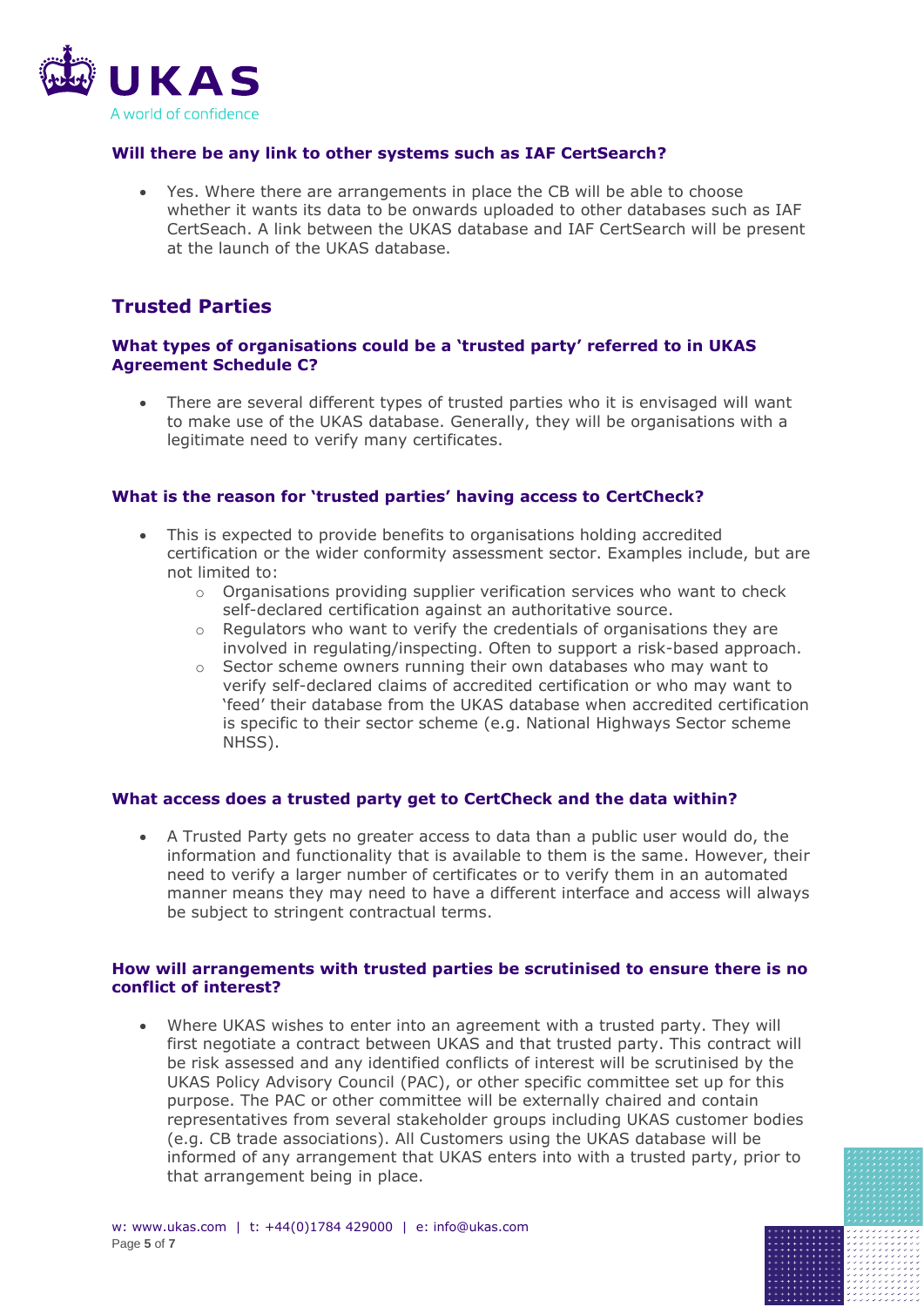

# **General Questions**

#### **Can CBs use this system to meet the 17021 requirements about making information on who they certify publicly available?**

• Yes. The CB would still have to respond to any queries that come to them as well, but CertCheck can be used to help meet those requirements.

#### **Will this system replace the need for the annual metrics questionnaire from UKAS?**

• Yes. Although UKAS will still ask for other information, e.g. changes to key staff in a pre-assessment questionnaire/annual declaration but the need to provide data on the number of certifications issued by standard and geography will no longer be required.

#### **Is there any cost involved in interfacing with CertCheck?**

• There will be no charges from UKAS and the costs of our agent Quality Trade will be covered by UKAS. However, any costs CBs incur with their own IT support companies will need to be covered by them.

#### **What, if any, marketing will UKAS be doing to CB clients in CertCheck?**

• UKAS will not be using the client information in CertCheck for marketing purposes. Also, as the system does not have contact names, emails or phone numbers it is of limited use for this purpose. We will be marketing and advertising Check and your clients may be contacted where UKAS has their contacts through other means.

#### **Why is UKAS limiting CertCheck to Management System Certification in first instance?**

• This is being done as Management System Certification is felt to be easier initially to implement as the number of variables on scopes is much smaller than product certification.

## **What are the timelines for CB interaction with CertCheck?**

• CertCheck should be ready for CB interaction from around October 2021. We will need some CB support for testing in September 2021.Between October 2021 and January 2022 CBs will need to build their initial interface and upload their initial data. These dates are subject to change if there are delays in the project delivery or unforeseen issues with CB data uploads.

#### **How will CertCheck be used to support UKAS assessments?**

• UKAS Assessment Managers will have access to the information on the clients that are certified by a CB. This information will be used in the same way that